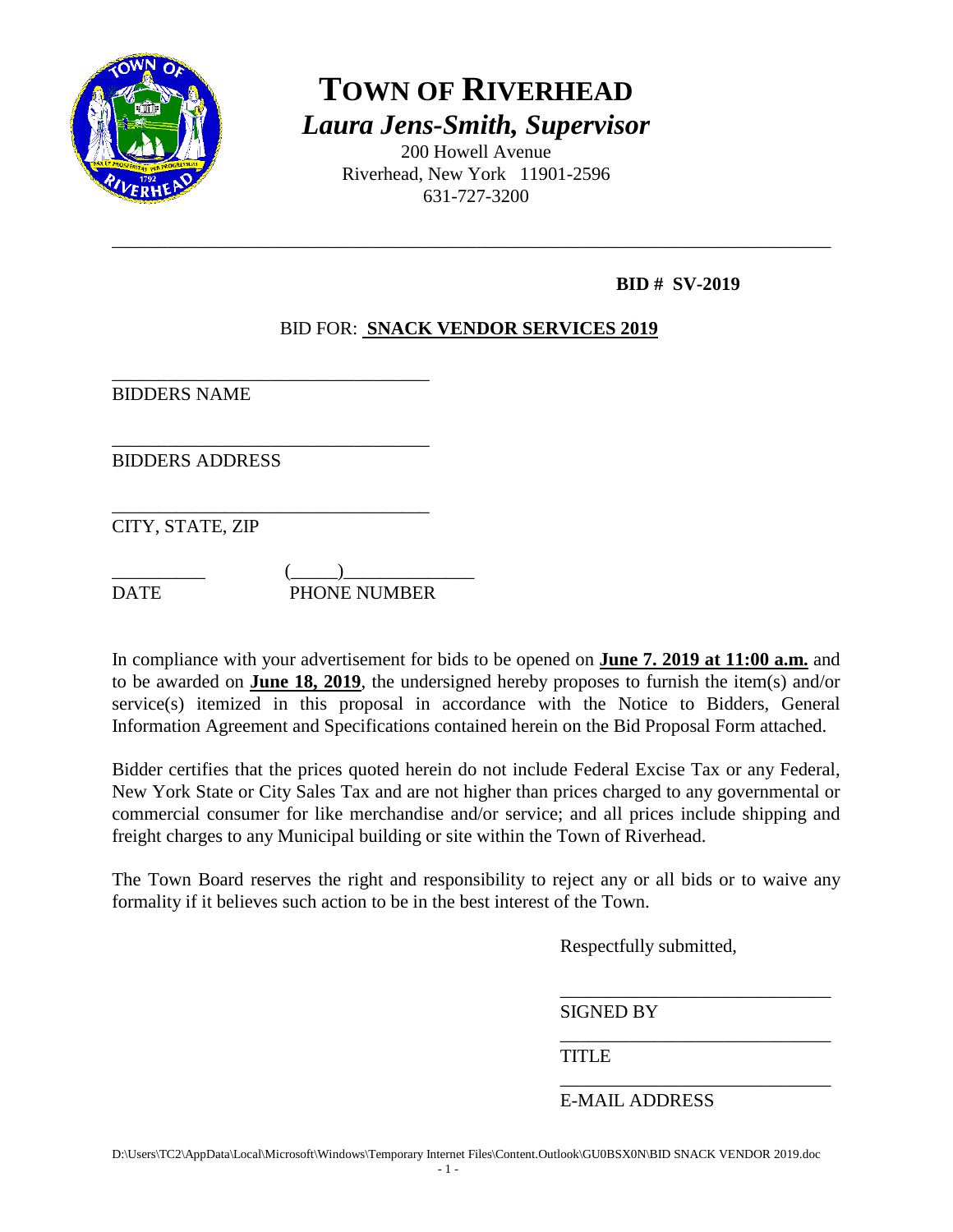#### **\*\* BIDDERS ARE INVITED TO ATTEND BID OPENING \*\***

#### **TOWN OF RIVERHEAD NOTICE TO BIDDERS**

Sealed bids for **2019 SNACK VENDOR SERVICES FOR the Town of Riverhead at each of the following locations**: Stotzky Park (skate Park inclusive); Wading River Beach; Police Officer's Memorial Park; Reeves Beach; Horton Avenue Pocket Park; Two Bears Pocket Park; Unity Pocket Park; Grangebel Park; Millbrook Pocket Park; Iron Pier Beach; South Jamesport Beaches and Veterans Memorial Park will be received by the Town Clerk of the Town of Riverhead at Town Hall, 200 Howell Avenue, Riverhead, New York, 11901, until **11:00 a.m. on June 7, 2019.**

#### **(Sealed bid(s) may be submitted on individual or all locations.)**

Bid packets, including Specifications, may be obtained and/or examined on May 16, 2019 on the website at [www.townofriverheadny.gov.](http://www.riverheadli.com/)

Each proposal must be submitted on the form provided in a sealed envelope clearly marked **BIDS FOR 2019 SNACK VENDOR SERVICES.** Any and all exceptions to the Specifications must be listed on a separate sheet of paper, bearing the designation "EXCEPTIONS TO THE SPECIFICATIONS" and be attached to the bid form.

The Town Board reserves the right and responsibility to reject any or all bids or to waive any formality if it believes such action to be in the best interest of the Town.

#### **BY ORDER OF THE TOWN BOARD OF THE TOWN OF RIVERHEAD**

**Diane M. Wilhelm, Town Clerk**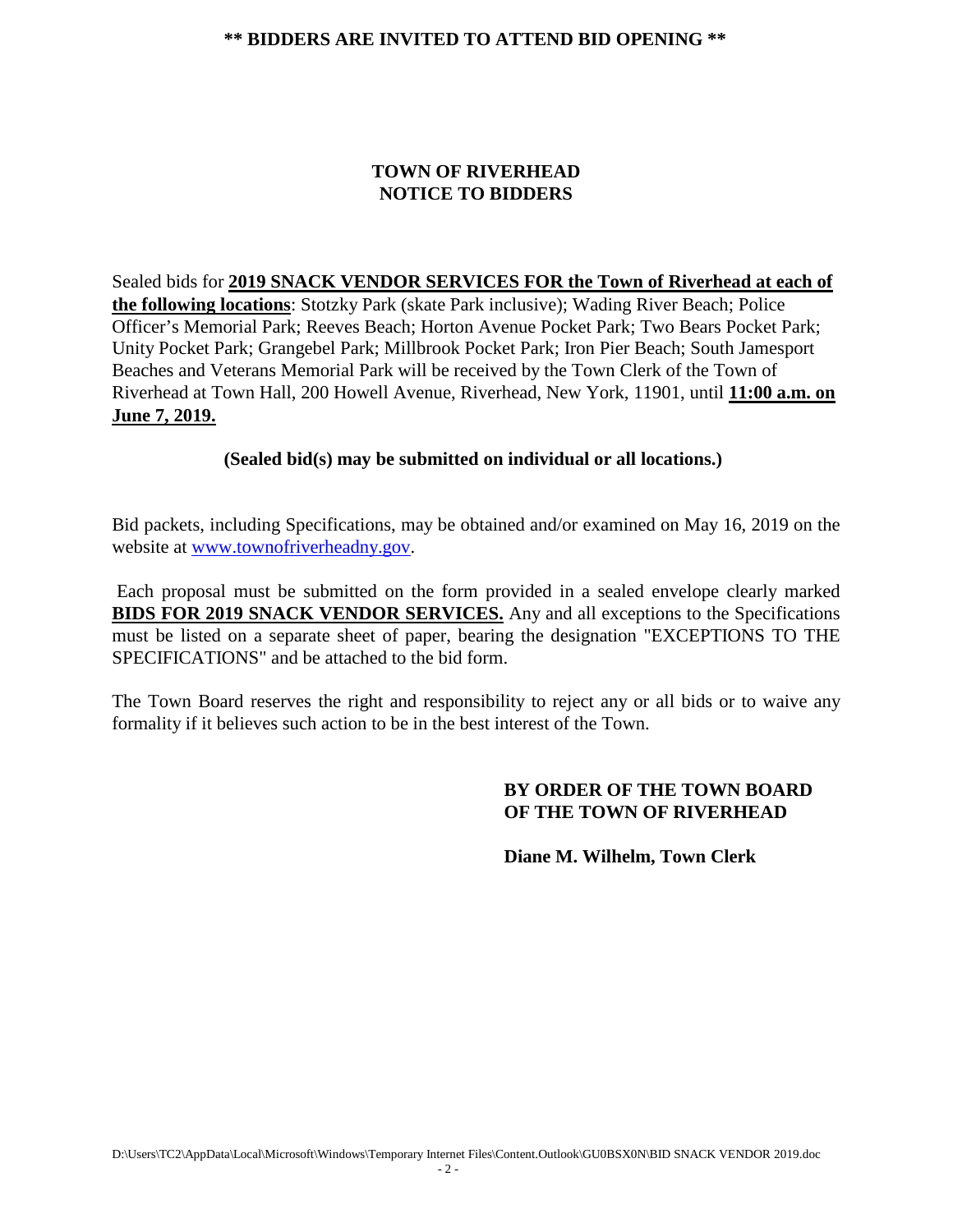## **TOWN OF RIVERHEAD Snack Vendor Proposal Form and Instructions – 2019**

The Town of Riverhead, through the Recreation Department, is soliciting proposals from snack vendors for the operation of mobile units from which to sell snacks to the public at various locations. We are herewith requesting proposals from persons or organizations who are experienced in snack vending and who either is currently licensed to operate mobile units or can obtain such a license.

The Town's intent is to select a vendor/s for the following locations:

Note: There is no limit to the number of locations/parks you may submit a bid to provide vending services. You may bid on one or more locations, simply circle location(s) below and identify on "Snack Vendor Bid Form"- see page 4.

## **Food Trucks:**

Food Trucks to include, but not be limited to: Sandwiches, hamburgers, French fries and/or other fast food product. The unit cannot be exclusive to ice cream.

- **Stotzky Park** (Skate Park Inclusive) Columbus Avenue and Pulaski Street, Riverhead, NY- Food Truck, Mobile Unit and Vending Machines – minimum bid required of \$1,000
- **Veterans Memorial Park,** Middle Country Road, Calverton, NY Food Truck, Mobile Unit and Vending Machines – minimum bid required of \$1,000

## **Beaches (Mobile Units):**

- **Wading River** Beach (Creek Road, Wading River, NY) Mobile Unit and Vending Machines – no minimum bid required
- **Reeves Beach;** (Park Road, Riverhead, NY) Mobile Unit and Vending Machines no minimum bid required
- **South Jamesport Beaches,** (S. Jamesport, NY) NY Food Truck, Mobile Unit and Vending Machines – minimum bid required of \$1,000
- **Iron Pier Beach,** (Riverhead, NY) NY Food Truck, Mobile Unit and Vending Machines – minimum bid required of \$1,000

# **Additional Parks (Mobile Units):**

- **Police Officers Memorial Park** (bayberry) Bayberry Road, Wading River, NY Mobile Unit and Vending Machines – no minimum bid required
- **Horton Avenue** (Horton Avenue, Riverhead, NY) Mobile Unit and Vending Machines – no minimum bid required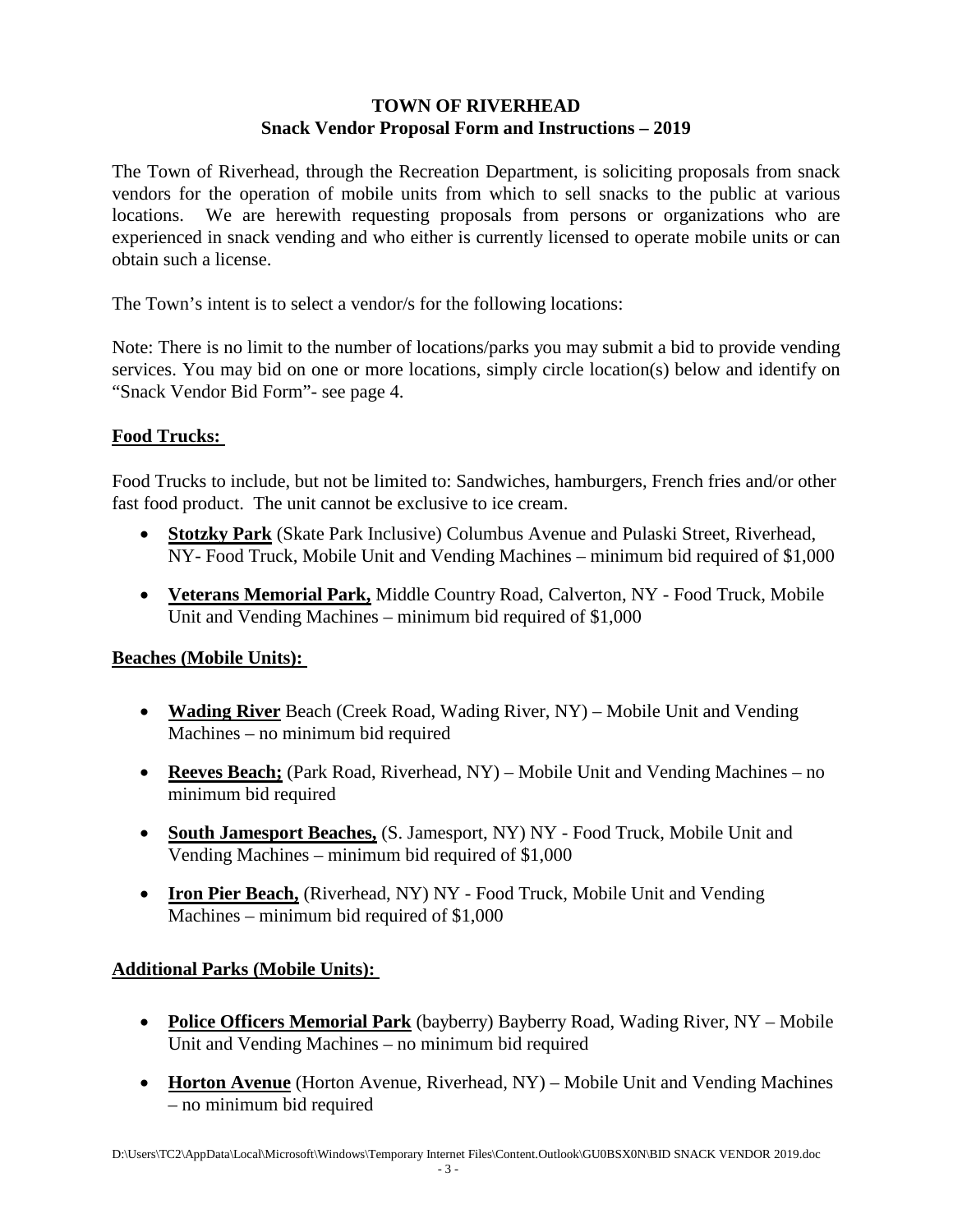- **2 Bears Park (Old Farm Road, Riverhead, NY** Mobile Unit and Vending Machines no minimum bid required
- **Unity Park** (Oakland Avenue, Riverhead, NY) Mobile Unit and Vending Machines no minimum bid required
- **Millbrook Park** (Lewis Avenue, Riverhead, NY) Mobile Unit and Vending Machines – no minimum bid required
- **Grangebel Park** (Peconic Avenue) Mobile Unit and Vending Machines no minimum bid required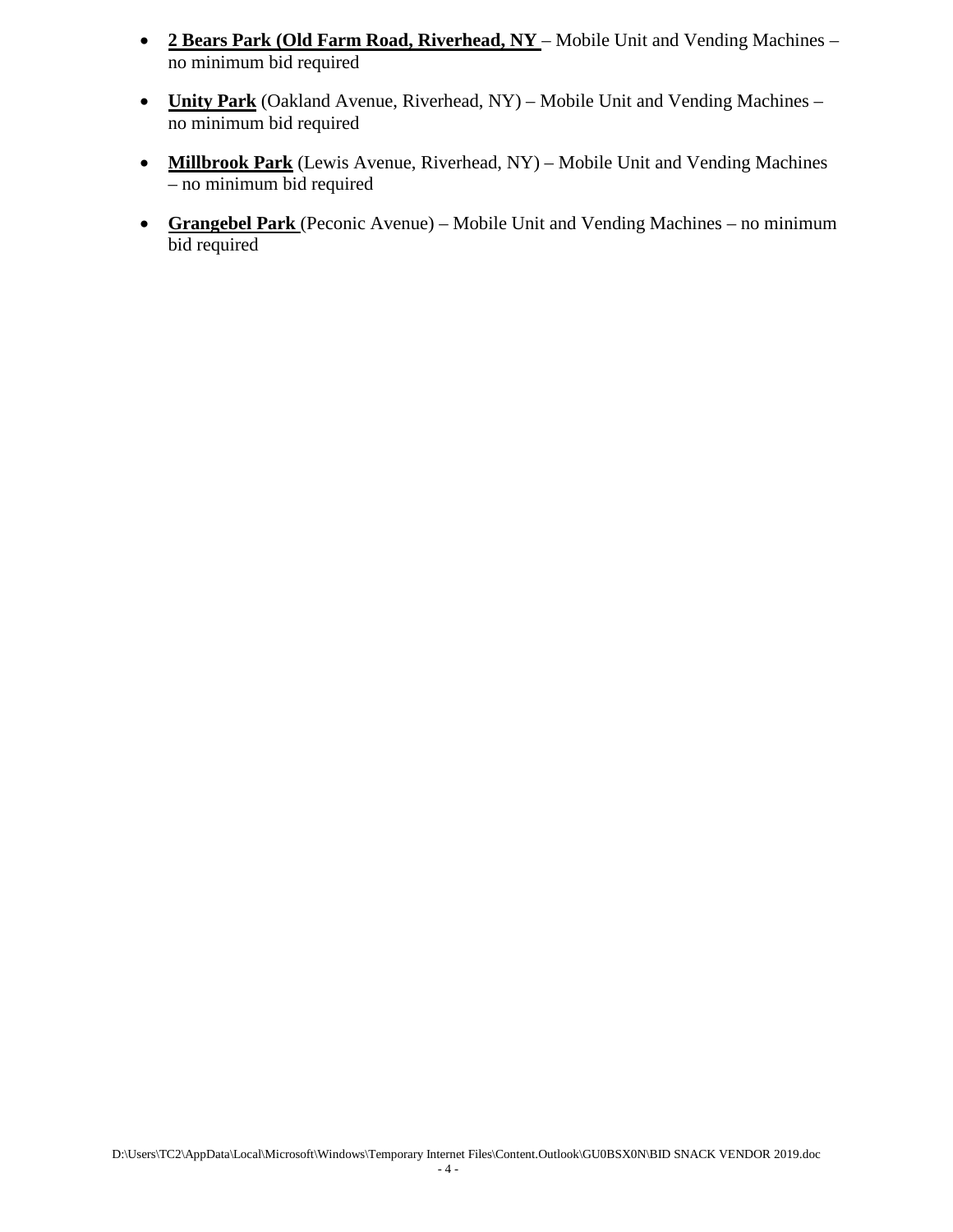# **SNACK VENDOR BID FORM**

# **IDENTIFY LOCATION/NAME OF PARK\_\_\_\_\_\_\_\_\_\_\_\_\_\_\_\_\_\_\_ (See list on previous page) AND PROVIDE FULL DESCRIPTION OF SNACK AND DRINK ITEMS TO BE OFFERED INCLUDING PRICE RANGES FOR VARIOUS SIZE PORTIONS.**

**ATTACH ADDITIONAL SHEETS IF NECESSARY.**

| <b>ITEM</b> | <b>DESCRIPTION</b> | PRICE RANGE |
|-------------|--------------------|-------------|
|             |                    |             |
|             |                    |             |
|             |                    |             |
|             |                    |             |
|             |                    |             |
|             |                    |             |
|             |                    |             |
|             |                    |             |
|             |                    |             |
|             |                    |             |

**Consideration to the Town. Show total amount of fees you will tender to the Town of Riverhead in return for this NONTRANSFERABLE concession. Any assignment or transfer shall void this Bid. Note, all monies (cash or certified funds) are due upon the execution of the Snack Vendor Agreement.**

 $$$  .00.

Signature of Vendor/Owner Date

(**As stated above, you may bid on one or more locations, simply complete this form titled "Snack Vendor Bid Form" for each location)**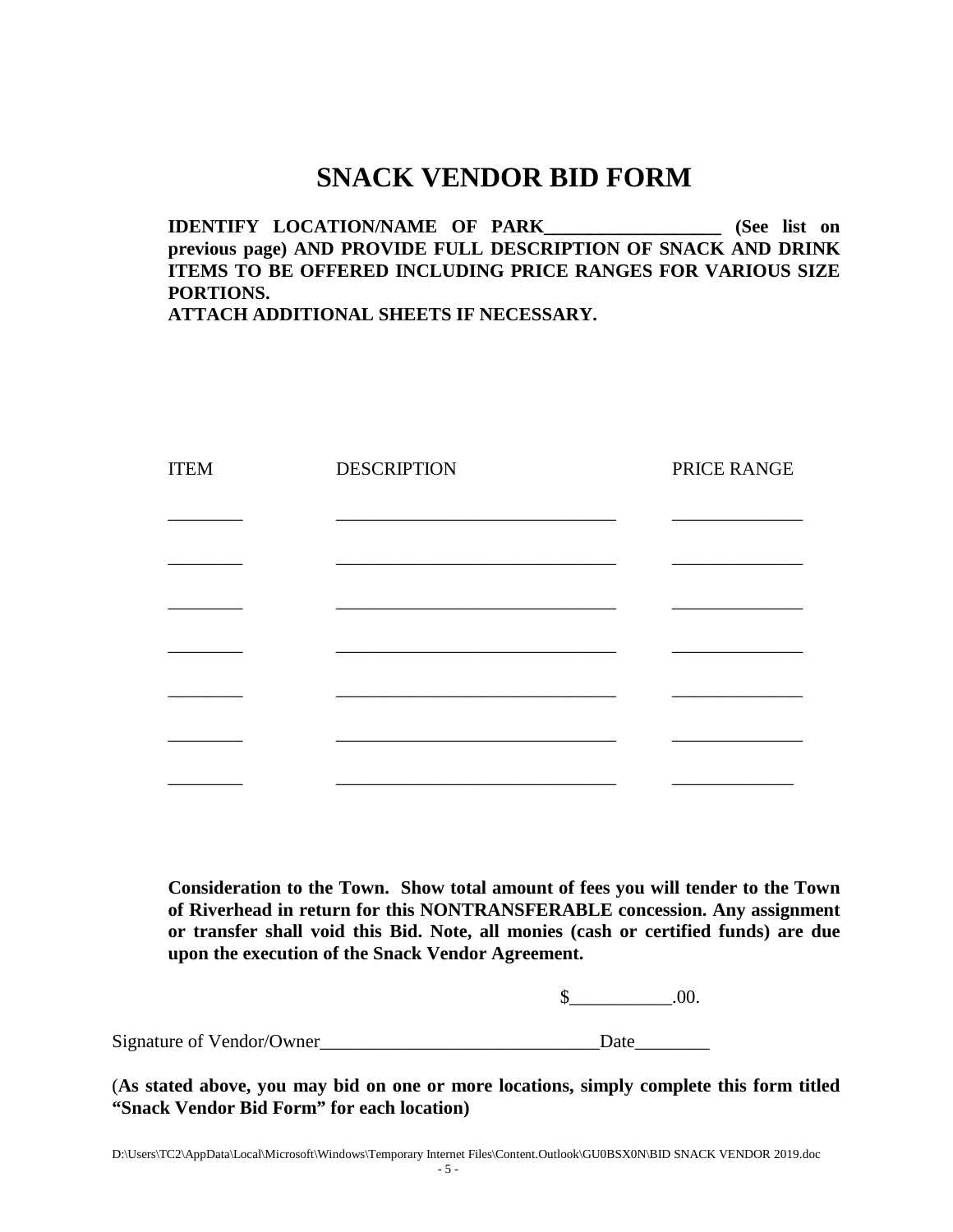List assigned number shown on all appropriate licenses, registrations and permits. **A copy of each permit and license must also be attached or provided to the Town with the bid proposal.**

Peddler Permit Department of Health Vehicles  $(s)$ 

Insurance – proof (acceptable by Town of Riverhead) must be presented, of a paid liability insurance policy having limits in the amount of at least \$1,000,000.00 per occurrence and \$2,000,000.00 general aggregate, naming the Town of Riverhead as the insured or additional insured. Also required, where applicable, proof of Workers' Compensation and disability insurance for employees under the direct control of the vendor.

Maps are available at the Recreation Department location and layout for each vending unit. The intent of having specifically identified layouts is to avoid traffic hazards. Successful vendors must restrict their mobile units to these designated areas unless an exception is made in writing by the Recreation Department.

Days and hours of operation – detail your proposed days and hours to provide snack services to the public at each location for which you are applying. Snack services should be available at all activities scheduled by the Recreation Department.

It is further agreed and understood that the Town of Riverhead reserves the right, at its sole discretion when recommended by the Recreation Department, to contract with other snack vendors for the limited purposes of granting short term concessions to cover any and/all dates when the services of the awarded snack vendor will not be available.

It is further agreed and understood that garbage removal and clean up is the express responsibility of the vendor. The vendor shall not allow any solid waste to blow about or accumulate on the Town of Riverhead's property. **All solid waste must be contained.**

Utilities – All utilities including electricity and water are the express responsibility of the vendor; the concession rights do not include any utilities.

Noise Making – Bells, whistles, chimes and/or any other device used to gain the public's attention to vending activity is strictly prohibited.

Alcoholic beverage sales are prohibited unless a written exception is made by the Riverhead Town Board and all other required permits are issued.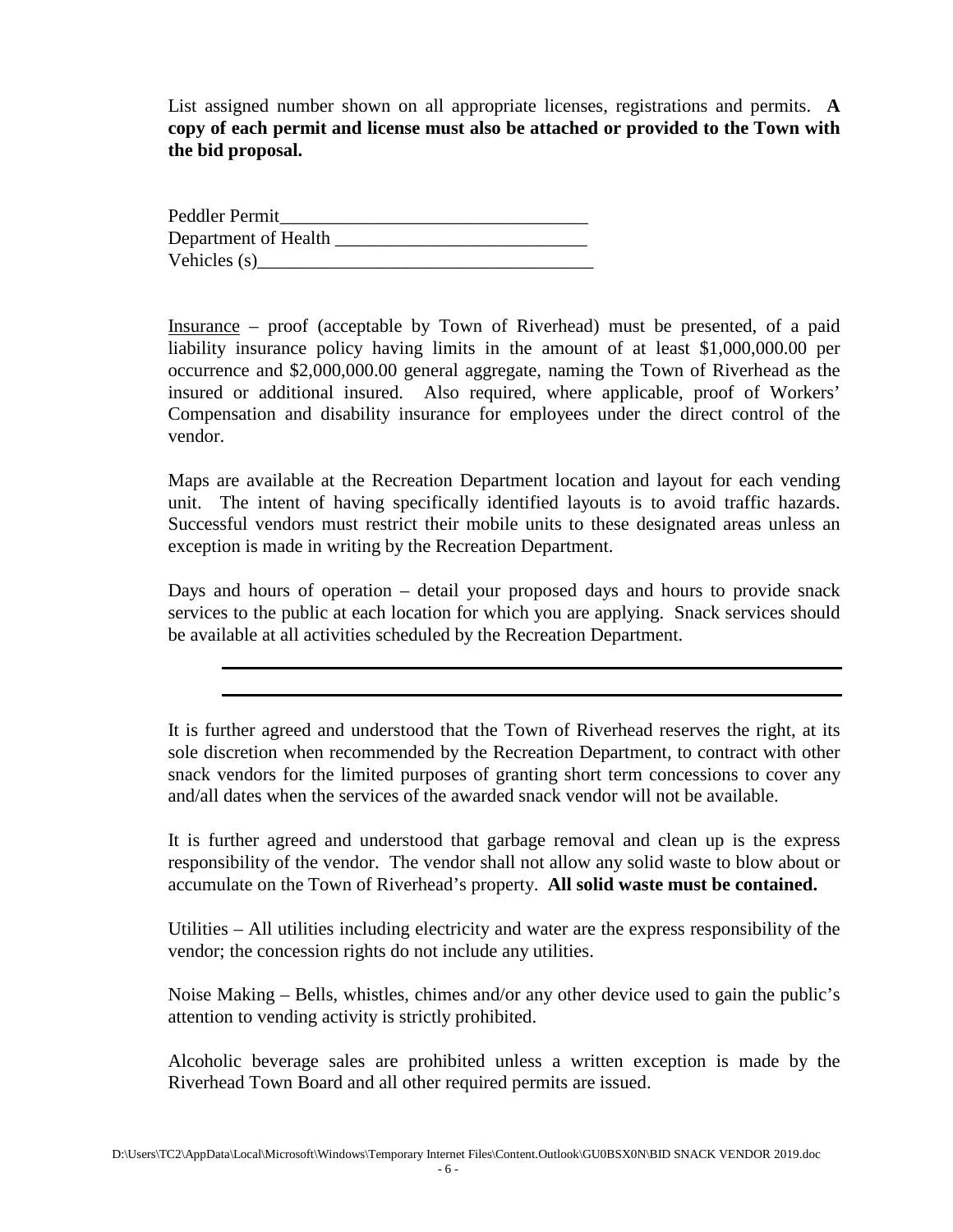All required documents and all monies (cash of certified funds) due to the Town of Riverhead shall be submitted to the Office of the Town Clerk at 200 Howell Avenue, Riverhead, New York, 11901.

Should this snack concession be cancelled by the vendor within the first sixty (60) days after notification of award, a fifty percent (50%) refund will be made of the amount of fees paid to the Town. On the sixty-first  $(61<sup>st</sup>)$  day and thereafter, no refund whatsoever shall issue.

The Town of Riverhead reserves the right to rescind the resolution authorizing this snack concession at any time, and at its sole discretion, upon ten (10) days written notice to the vendor. In the unlikely event the Town rescinds that resolution due to no fault of the snack vendor, then the vendor shall be entitled to a refund on a pro-rated basis using the months/days remaining on the License Agreement.

| Vendor's Legal Business Name |      |              |            |  |
|------------------------------|------|--------------|------------|--|
| Vendor's Street              | City | <b>State</b> | Zip Code   |  |
| <b>Phone Number</b>          |      |              | Fax Number |  |
| E-mail Address               |      |              |            |  |
| Printed Name of Vendor/Owner |      |              |            |  |
| Signature of Vendor/Owner    |      |              | Date       |  |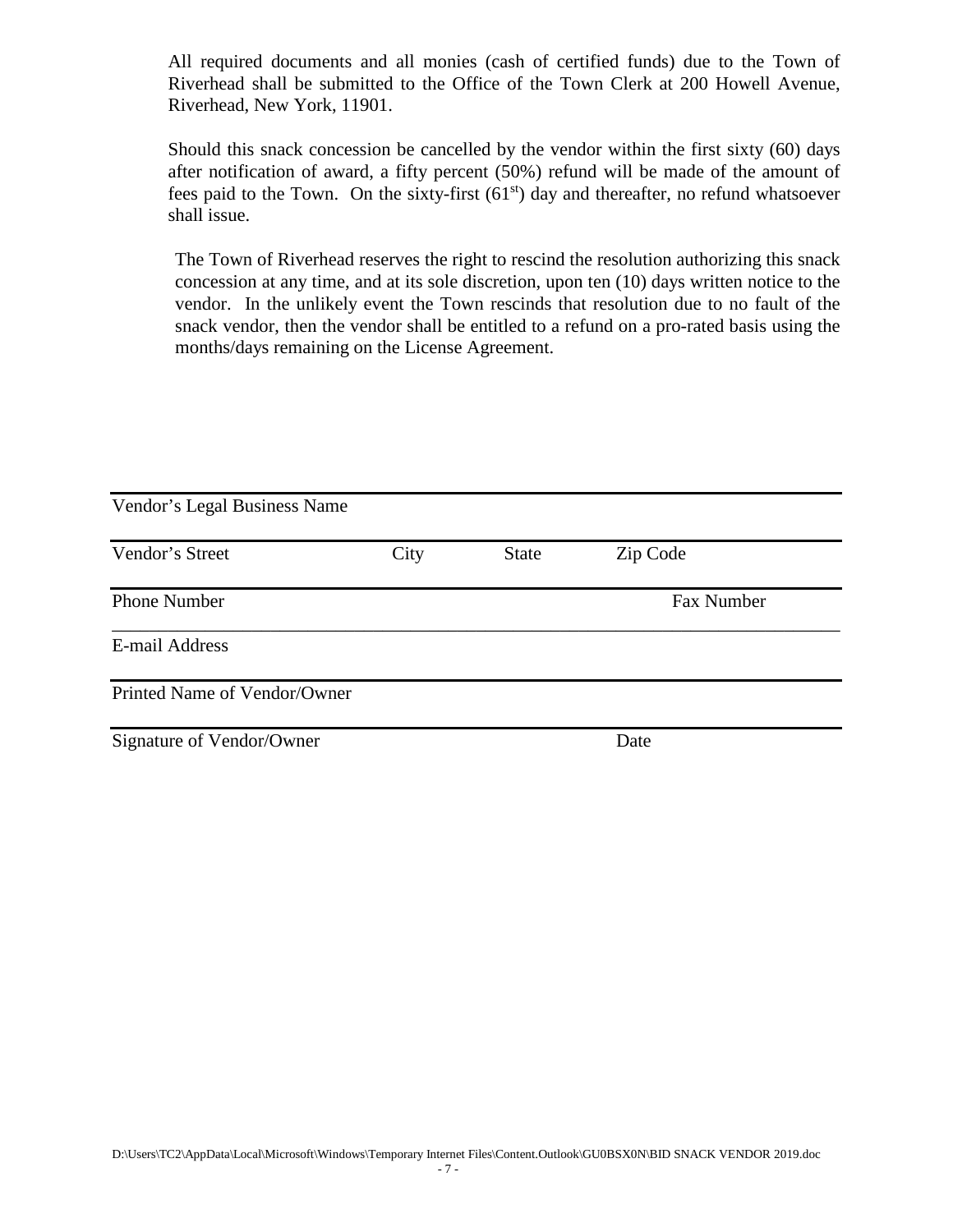#### **NON-COLLUSIVE CERTIFICATE** (MUST BE COMPLETED, SIGNED, NOTARIZED AND RETURNED WITH BID)

#### UNDER PENALTIES OF PERJURY:

AND SAYS:

\_\_\_\_\_\_\_\_\_\_\_\_\_\_\_\_\_\_\_\_\_\_\_\_\_\_\_\_\_\_\_\_\_\_\_\_\_\_(BIDDER), BEING DULY SWORN, DEPOSES

- A) This bid or proposal has been independently arrived at without collusion with any other bidder or with any competitor or potential competitor;
- B) This bid or proposal has not knowingly been disclosed, prior to the opening of bids or proposals for this project, to any other bidder, competitor, or potential competitor;
- C) No attempt has been made or will be made to induce any other person, partnership, or corporation to submit or not to submit a bid or proposal;
- D) The person signing this bid or proposal certifies that he has been fully informed regarding the accuracy of the statements contained in this certification, and under penalties of perjury, affirms the truth thereof, such penalties being applicable to the bidder as the person signing on it's behalf; and
- E) That the attached hereto (if a corporate bidder) is a certified copy of a resolution authorizing the execution of this certificate by the signatory of this bid or proposal on behalf of the corporate bidder.

Corporation: \_\_\_\_\_\_\_\_\_\_\_\_\_\_\_\_\_\_\_\_\_\_\_\_\_\_\_\_\_\_\_\_\_\_\_\_\_\_\_\_\_\_\_\_\_\_\_\_\_

|                         | (PRINT CORPORATION NAME)            |
|-------------------------|-------------------------------------|
|                         | By: $\qquad \qquad$<br>(SIGNATURE)  |
|                         | (TITLE)                             |
|                         |                                     |
| Sworn to before me this |                                     |
|                         | $\alpha$ day of $\qquad \qquad .20$ |